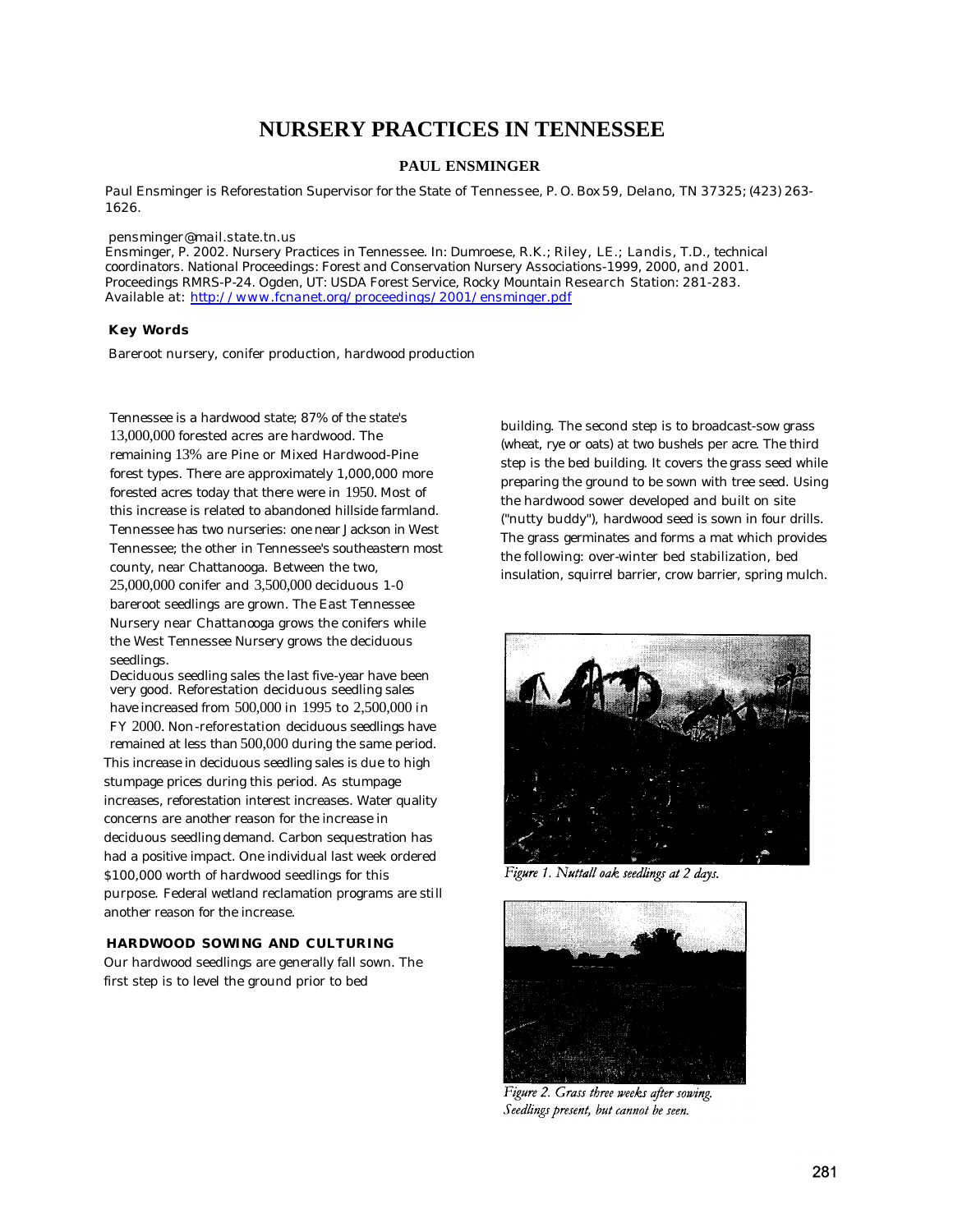The grass is oversprayed with Roundup on February 15 the following spring. This kills the grass in anticipation of March germination. We usually use a 2% Roundup solution at 30 gallons per acre. The "nutty buddy" is a ground driven machine. Four rotating disks turn through the seed hopper retrieving and sowing seed. The chain drive that turns these disks has interchangeable sprockets with which we can alter sowing density. The rotating disks are interchangeable to allow the use of different sized disks for different sized seed.

### **CONIFER SOWING AND CULTURING**

We use two sowers for our pine seedlings. The Oyjord® sower sows eight "single rows" per bed. The Summit precision sower sows eight "double rows" per bed. The precision sower is characteristically slower than the Oyjord®. We use it for our higher germination seed and, as time allows during our sowing window, our lower germination seed. As the sowing window closes, we will use the Oyjord® sower.

The precision sower allows us to sow at approximately 20% greater density, produces less than 1% cull, and provides a very uniform crop. The last two years, we have experimented with the use of live grass (wheat, rye, and oats) as mulch on our spring sown pine crop. Pine bark mininuggets have traditionally been used. But this year, we used it on only 50% of our pine crop. The other 50% was sown using the live grass as mulch. We initially used grass for the following reasons:

- 1) Grass is less expensive. Mulch at \$13/yd results in a \$30,000 annual cost, while grass at \$5/bushel at 2 bushels/acre results in a \$400 annual cost.
- 2) Grass is easier to apply. Mulch requires a manure spreader crossing each bed, having to be refilled every other bed. Grass, sown before the beds are made, uses a very fast broadcast sower and requires fewer refills.

The grass germinates before the pine seed and we let them grow in tandem until the grass starts to drape over the seedlings. Poast® readily kills the rye and oats. Wheat seems to be more difficult to kill and it wasn't until we applied Goal that we had a burn that killed the wheat. Last year, we experimented with six beds allowing the grass to



Figure 3. Top pruned loblolly pine at 10 weeks in bark mulch.



Figure 4. Loblolly seedlings emerging through deadened grass mulch (seven weeks old).

drape over the seedlings for about a month longer than we otherwise would have before we applied a pesticide. On three other beds, we did not kill the grass at all. The seedlings finished the year on all nine beds with no obvious negative effect on seedling quality or quantity. This year (2001), the dead grass continues to stabilize the beds and provide a thatch-like mulch. We observed that seedlings growing amidst the live grass were more vibrant and just as developed as same aged seedlings growing in traditional pine bark mininugget mulch.



Figure 5. Comparison of 9 week old loblolly mulch regimes. Grass on left, bark on right (same density per regime). Loblolly (Grass Mulch) appears to be 7 to 10 days behind Loblolly (Bark Mulch).